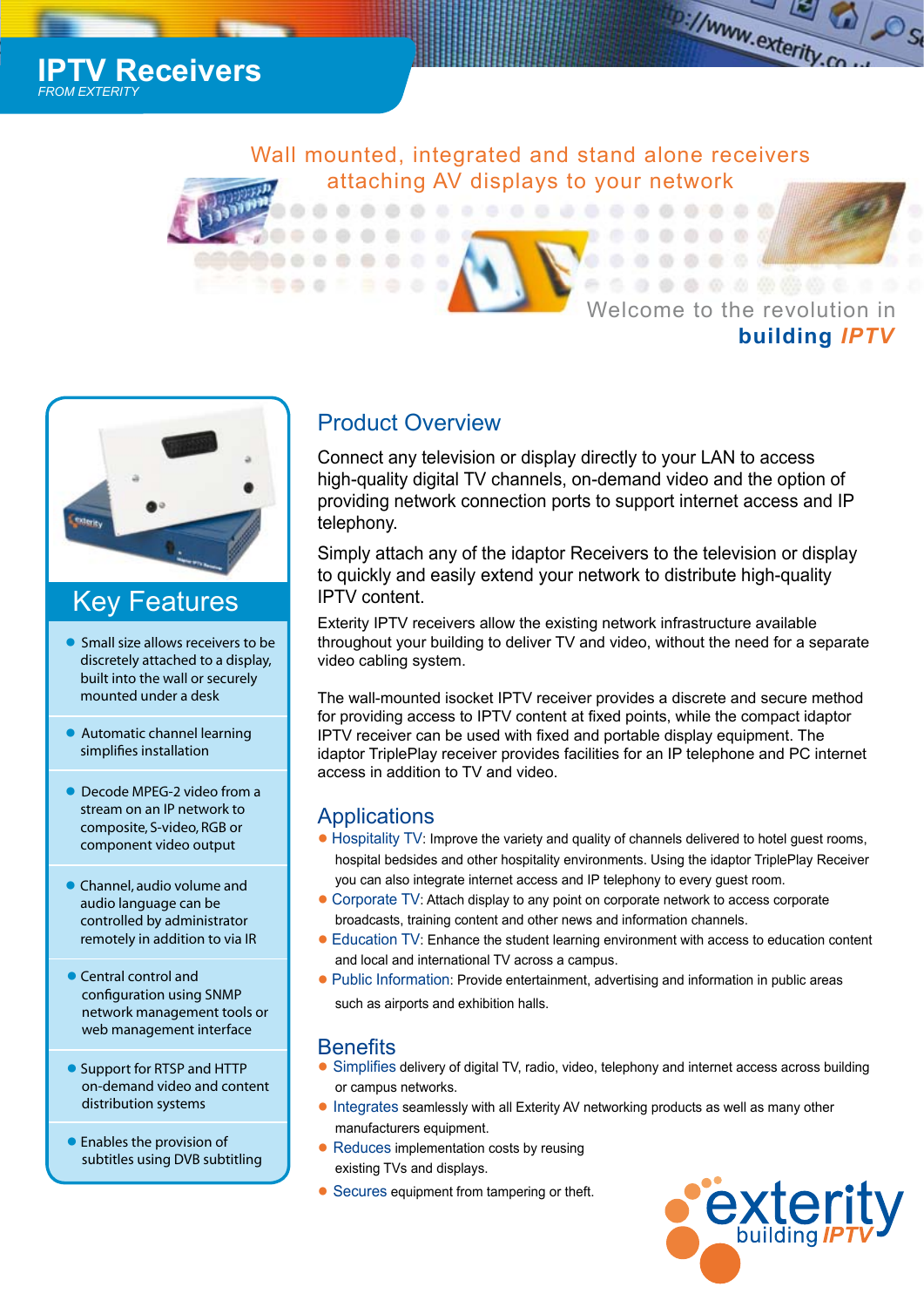# Receiver Specifications

### **idaptor IPTV Receiver and isocket IPTV Receiver**



#### **Video Decoding**

- MPEG-2: main-profile, main-level, full D1 Resolution, 25 fps
- MPEG-2 transport streams
- Fixed and variable bitrate decoding

#### **AV Output**

- SCART socket
- Composite or RGB
- PAL
- 4:3/16:9 aspect ratio auto-switch

#### **Network Interfaces**

- 802.3 10/100BaseT
- Ethernet ● 802.3af 10/100BaseT Ethernet with Power
- **Power Input** ● Operating Voltage: External AC/DC PSU +5v

the://www.exterity.co

Cal Searc

- PoE PSU +48v
- Power Consumption, 3W (typical), 5W (max)

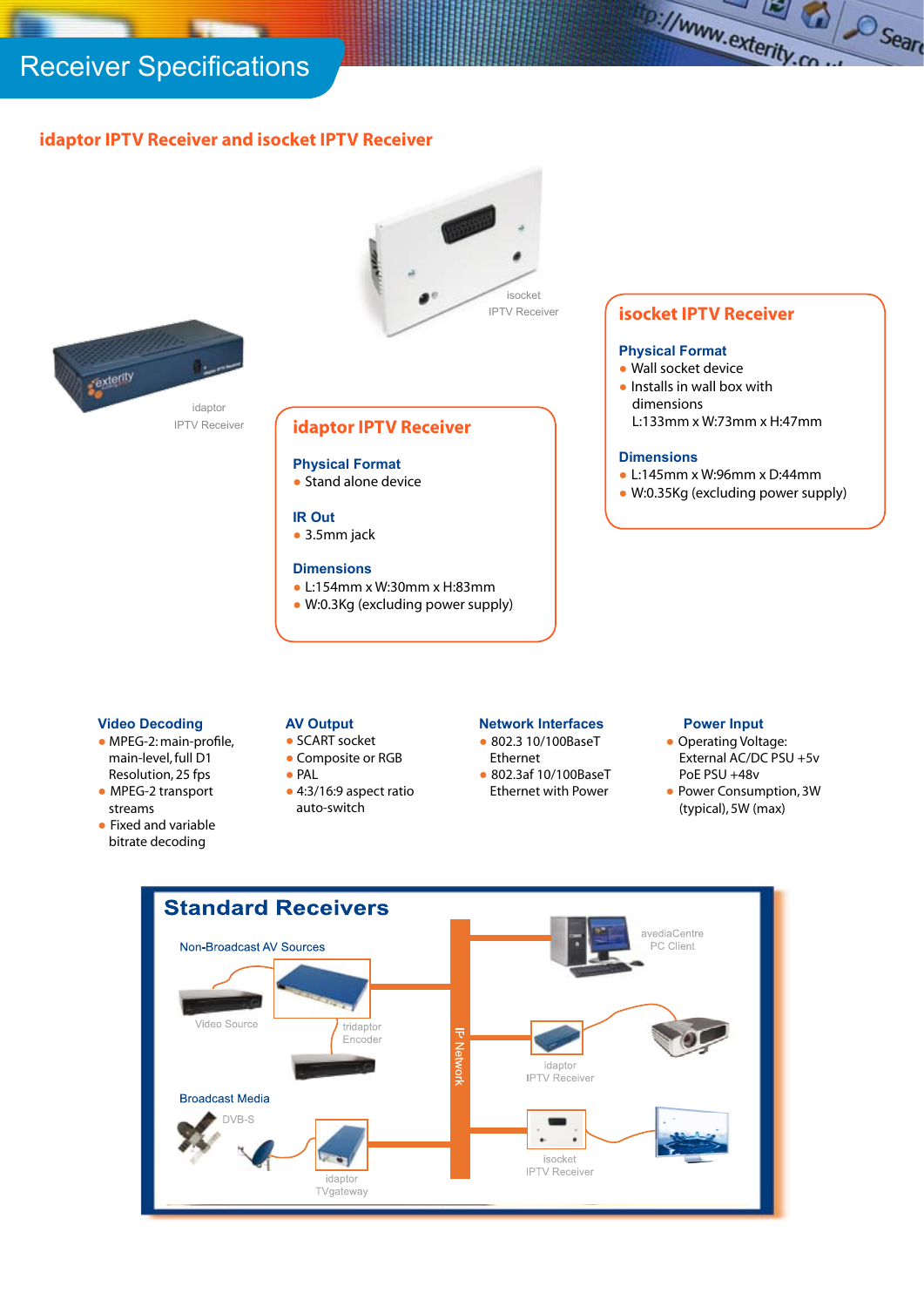### **idaptor TriplePlay Receiver**





Receiver with optional mounting bracket

#### **AV Output**

- Composite, S-Video, RGB or Component
- PAL

#### **Video Decoding**

● MPEG-2: main-profile, main-level, full D1 Resolution, 25 fps

the://www.exterity.co

 $\Omega/\mathcal{O}_{S_0}$ 

- MPEG-2 transport streams
- $\bullet$  Fixed and variable bitrate decoding

#### **Network Interfaces**

- 1 x 802.3 10/100BaseT Ethernet PoE PD
- 1 x 802.3 10/100BaseT Ethernet PoE PSE (Class 2) (PoE out requires device to be PoE powered)
- 1 x 802.3 10/100BaseT Ethernet



### **Management**

• Serial control of attached TV/ display

#### **Dimensions**

- L: 97mm x W: 184mm x H: 38mm
- W: 0.60Kg (excluding power supply)

#### **Mounting**

#### ● Desktop

● Wall or under desk using optional bracket

#### **Power Input**

- Operating Voltage: External AC/DC PSU +5v PoE PSU +48v
- Power Consumption: External AC/DC PSU 5W Max PoE PSU 6W Max

#### **POE Power Output**

● 7.8W at output

#### **Common Features to all Exterity Receivers**

#### **IR Input**

- Integrated IR receiver or 3.5mm jack
- IR extender (option)
- Tethered remote control (option)

#### **Audio Decoding**

● MPEG-1 Layer II (MP2)

#### **Network Protocols**

● TCP, UDP, DHCP (client), IGMP

#### **Streaming Protocols**

- MPEG Transport Stream/ UDP (Multicast or Unicast)
- MPEG Transport Stream/ RTP (Multicast or Unicast)

#### **On Demand Protocols**

● RTSP, HTTP

#### **Channel Announcement Protocols** ● SDP/SAP

#### **Control User-Interface**

- Automatic channel ordering
- Channel selection menu
- Volume and audio language control
- Configurable splash screen graphics

#### **Integrated Web Browser**

● ANT<sup>®</sup> Fresco®

#### **Subtitles**

● DVB Subtitles

#### **Management**

- SNMP, TFTP, HTTP
- Web management interface
- Serial admin port

#### **Environmental**

### **Operating Temperature**

### $\bullet$  0 ... +40°C / +32 ... +122°F

#### **Storage Temperature**  $\bullet$ -20 …+70°C / -4 … +158°F

**Regulatory**

 $\bullet$  CE compliant